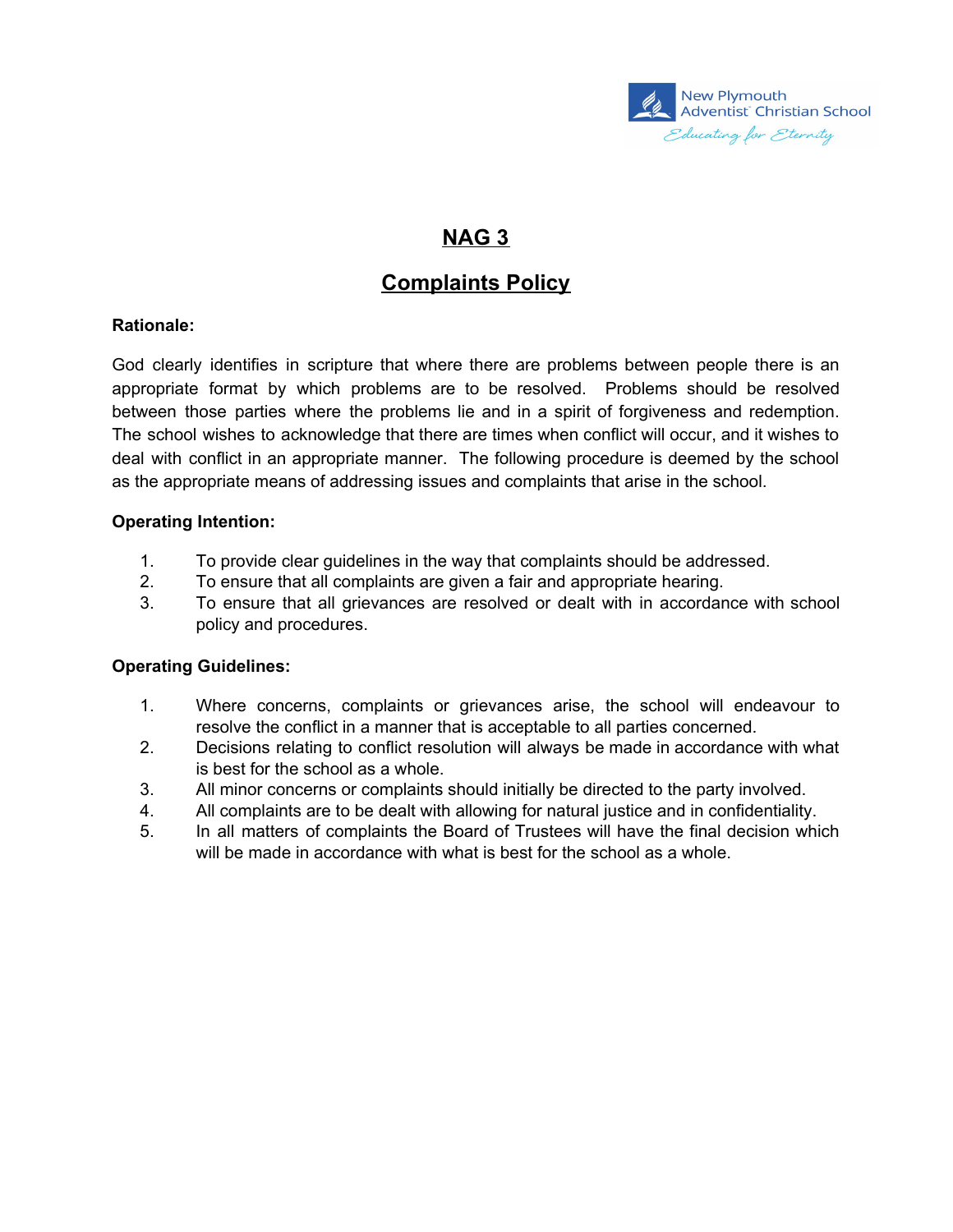#### **Complaints Procedures:**

### **Starting point**



#### If a complaint is addressed to the Board of Trustees, this process will be followed:

The Board is well advised to seek counsel from the New Zealand School Trustees Association Industrial Relations Advisors to guide the process. Also to check with the New Zealand School Trustees Association Handbook.

- 1. When The Board has received a complaint, the complaint will be addressed in writing to the chairperson. The chairperson will need to ensure the correct procedure has been followed before The Board will consider. The Chairperson will direct the party back to the staff member or Principal and provide the complainant with a copy of this Complaints Procedure should the criteria for a formal complaint not be met.
- 2. The complaint needs to be signed and include contact name and phone number. The complaint needs to be specific so as the employee can identify the particular incident or matter at issue.
- 3. The employee concerned will receive a copy of the complaint in writing. It is strongly recommended that the person making the allegations be identified. A written response to the allegation should be sought from the employee by an agreed date.
- 4. The employee should be made aware at this point that they are entitled to seek advice and/or representation.